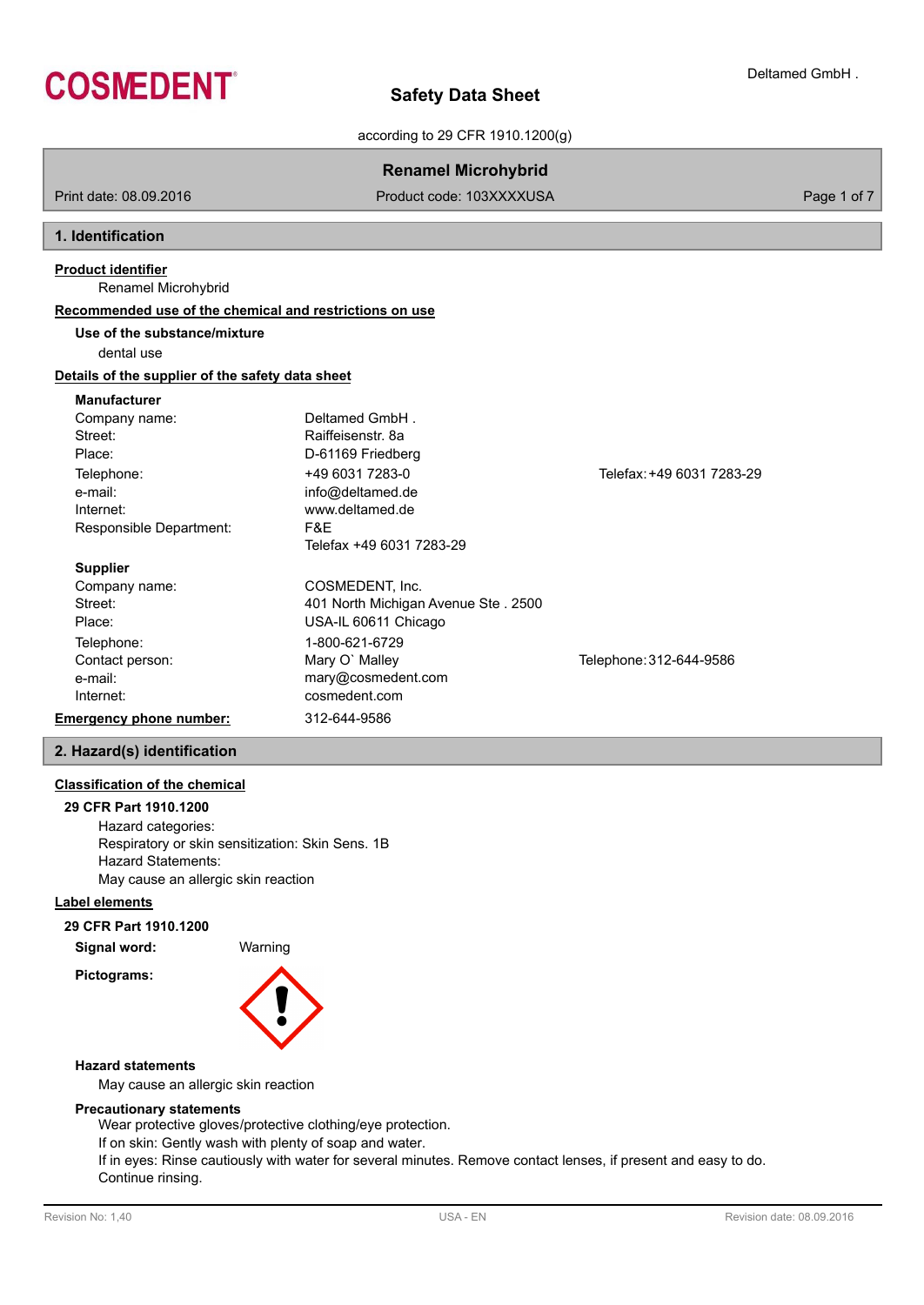

according to 29 CFR 1910.1200(g)

# **Renamel Microhybrid**

Print date: 08.09.2016 **Product code: 103XXXXUSA** Product code: 103XXXXUSA Page 2 of 7

If skin irritation or rash occurs: Get medical advice/attention.

## **Hazards not otherwise classified**

Polymerization with heat evolution may occur in the presence of radical forming substances (e.g. peroxides), reducing substances, and/or heavy metal ions.

## **3. Composition/information on ingredients**

## **Mixtures**

## **Chemical characterization**

Mixture of acrylic resins, fillers and initiators.

#### **Hazardous components**

| CAS No     | Components                                                                          | Quantity    |
|------------|-------------------------------------------------------------------------------------|-------------|
| 72869-86-4 | 7,7,9-Trimethyl-4,13-dioxo-3,14-dioxa-5,12-diaza-hexadecan-1,16-diol dimethacrylate | $* < 25 \%$ |
| 1565-94-2  | Bisphenol A Diglycidyl Methacrylate                                                 | $*$ < 10 %  |
| 2082-81-7  | 1,4 Butanediol dimethacrylate                                                       | $* < 25 \%$ |

## **Further Information**

\* The specific chemical identtity and/or exact percentage (concentration) of this composition has been withheld as a trade secret.

#### **4. First-aid measures**

#### **Description of first aid measures**

## **General information**

Medical treatment is necessary if symptoms occur which are obviously caused by skin or eye contact with the product or by inhalation of its vapours. Take off all contaminated clothing immediately.

#### **After inhalation**

Provide fresh air. Medical treatment necessary.

#### **After contact with skin**

After contact with skin, wash immediately with plenty of water and soap. Immediately remove any contaminated clothing, shoes or stockings. Medical treatment necessary.

#### **After contact with eyes**

After eye contact: Rinse immediately carefully and thoroughly with eye-bath or water. Consult an ophthalmologist.

## **After ingestion**

Do NOT induce vomiting. Medical treatment necessary.

## **Most important symptoms and effects, both acute and delayed**

No information available.

## **Indication of any immediate medical attention and special treatment needed**

Treat symptomatically.

## **5. Fire-fighting measures**

## **Extinguishing media**

#### **Suitable extinguishing media**

Foam. Extinguishing powder, Carbon dioxide,

## **Specific hazards arising from the chemical**

In case of fire may be liberated: Carbon monoxide. Carbon dioxide Hazardous decomposition products

## **Special protective equipment and precautions for fire-fighters**

In case of fire: Wear self-contained breathing apparatus.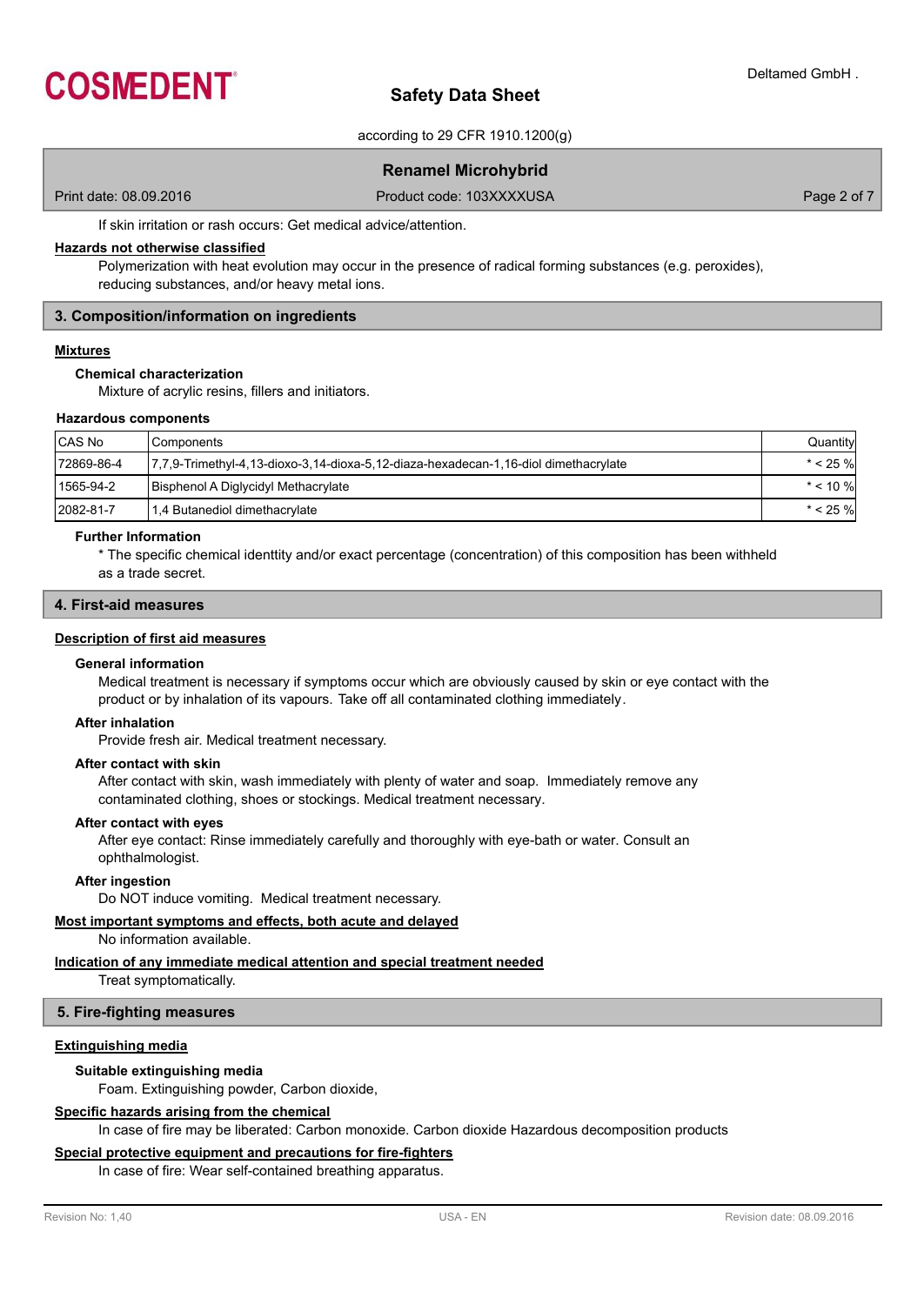

according to 29 CFR 1910.1200(g)

## **Renamel Microhybrid**

Print date: 08.09.2016 **Product code: 103XXXXUSA** Product code: 103XXXXUSA Page 3 of 7

## **Additional information**

Suppress gases/vapours/mists with water spray jet. Collect contaminated fire extinguishing water separately. Do not allow entering drains or surface water.

## **6. Accidental release measures**

## **Personal precautions, protective equipment and emergency procedures**

Provide adequate ventilation. Do not breathe gas/fumes/vapour/spray. Avoid contact with skin, eyes and clothes. Use personal protection equipment.

## **Environmental precautions**

Do not allow to enter into surface water or drains.

## **Methods and material for containment and cleaning up**

Treat the recovered material as prescribed in the section on waste disposal.

#### **Reference to other sections**

Safe handling: see section 7 Personal protection equipment: see section 8 Disposal: see section 13

#### **7. Handling and storage**

## **Precautions for safe handling**

## **Advice on safe handling**

Provide adequate ventilation.

## **Advice on protection against fire and explosion**

Keep away from sources of ignition. - No smoking.

#### **Conditions for safe storage, including any incompatibilities**

#### **Requirements for storage rooms and vessels**

Protect from the action of light. Keep only in the original container at a temperature between 4 -25 °C (40 -75°F). Can polymerize with intense heat release.

#### **Advice on storage compatibility**

Do not store together with: Oxidising agent, strong food

## **8. Exposure controls/personal protection**

#### **Control parameters**

## **Exposure controls**

#### **Protective and hygiene measures**

Avoid contact with skin, eyes and clothes. Draw up and observe skin protection programme. Wash hands and face before breaks and after work and take a shower if necessary. When using do not eat or drink.

#### **Eye/face protection**

tightly fitting goggles

## **Hand protection**

Gloves should be replaced regularly, especially after extended contact with the product. For each work-place a suitable glove type has to be selected.

#### **Skin protection**

Wear suitable protective clothing.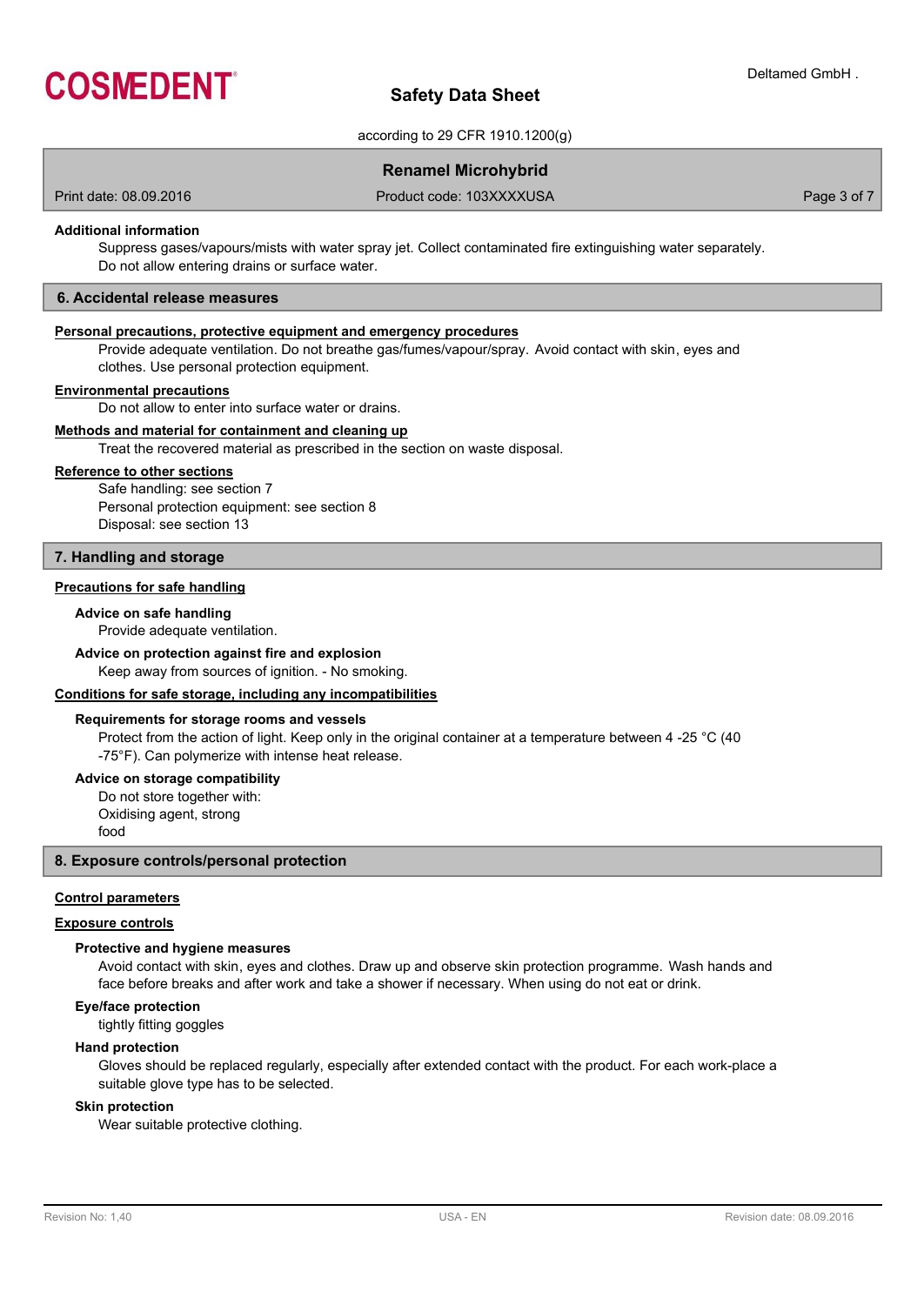

according to 29 CFR 1910.1200(g)

## **Renamel Microhybrid**

Print date: 08.09.2016 **Product code: 103XXXXUSA** Product code: 103XXXXUSA Page 4 of 7

# various, depending on coloration Physical state: pasty Color: **Information on basic physical and chemical properties 9. Physical and chemical properties** Odor: hardly noticeable **Test method** pH-Value: not determined **Changes in the physical state** Melting point/freezing point: not determined Initial boiling point and boiling range: not determined Flash point: not applicable that the state of the state of the state of the state of the state of the state of the state of the state of the state of the state of the state of the state of the state of the state of the sta **Flammability** Solid: **not applicable** solid: the solid: the solid: the solid: the solid: the solid: the solid: the solid: the solid: the solid: the solid: the solid: the solid: the solid: the solid: the solid: the solid: the solid: the Gas: **not** applicable Lower explosion limits: not determined Upper explosion limits: not determined **Auto-ignition temperature** Solid: not applicable not applicable Gas: Gas: not applicable contract to the contract of the contract of the contract of the contract of the contract of the contract of the contract of the contract of the contract of the contract of the contract of the contr Decomposition temperature: not determined Vapor pressure: not determined Density: not determined by a state of the state of the state of the state of the state of the state of the state of the state of the state of the state of the state of the state of the state of the state of the state of th Water solubility: insoluble Partition coefficient: not determined Vapor density: not determined Evaporation rate: not determined **Other information** Solid content: not determined

## **10. Stability and reactivity**

## **Reactivity**

No hazardous reaction when handled and stored according to provisions.

## **Chemical stability**

Stability: Stable

The product is stable under storage at normal ambient temperatures.

## **Possibility of hazardous reactions**

Hazardous reactions: Will not occur

Polymerization with heat evolution may occur in the presence of radical forming substances (e.g. peroxides), reducing substances, and/or heavy metal ions.

## **Conditions to avoid**

Protect from the action of light. Keep only in the original container at a temperature between 4 -25 °C (40-75°F).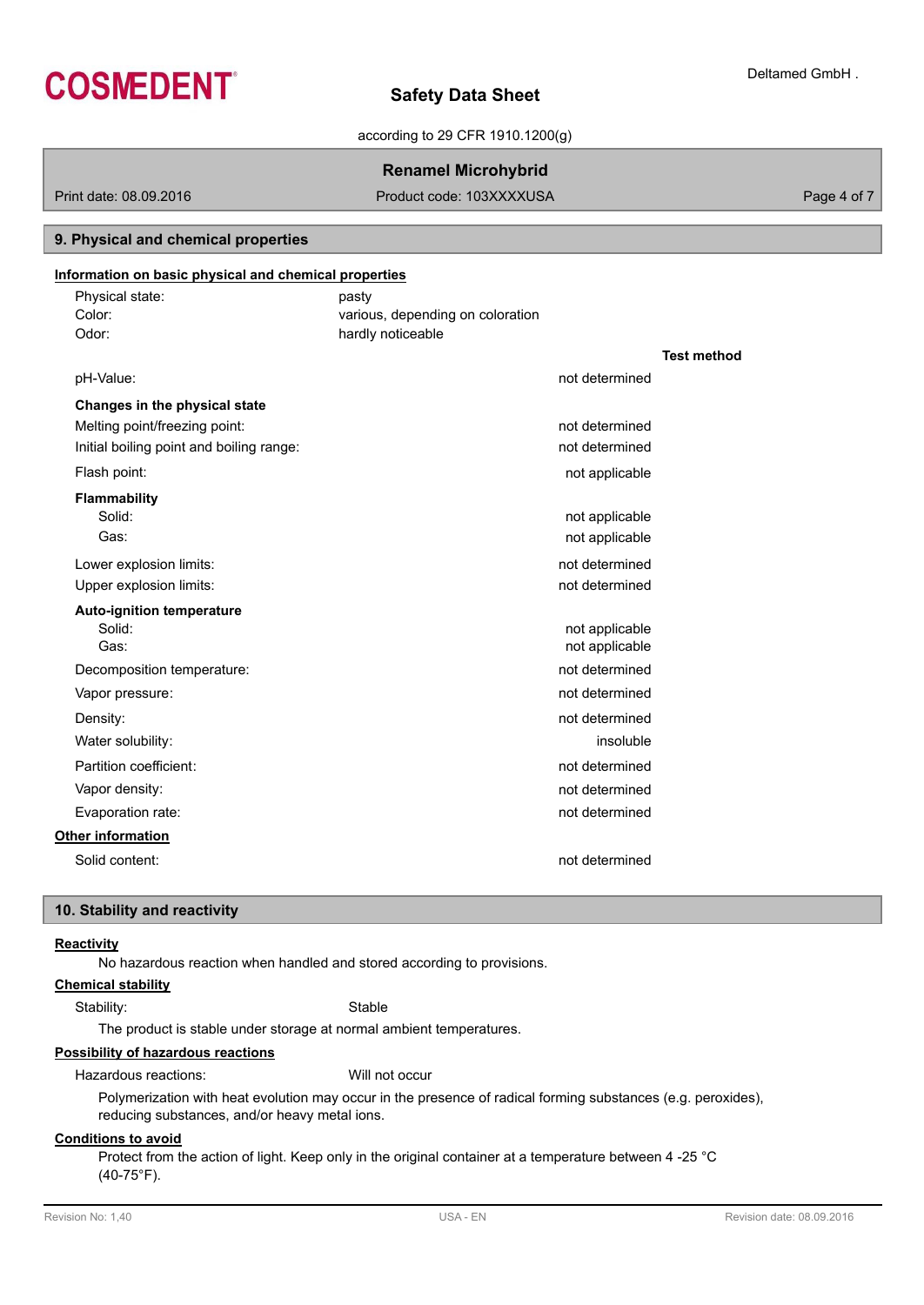

according to 29 CFR 1910.1200(g)

## **Renamel Microhybrid**

Print date: 08.09.2016 **Product code: 103XXXXUSA** Product code: 103XXXXUSA Page 5 of 7

#### **Incompatible materials**

Oxidising agent, Reducing agent, Heavy metals, acids, Alkali (lye)

#### **Hazardous decomposition products**

No known hazardous decomposition products.

## **11. Toxicological information**

## **Information on toxicological effects**

## **Acute toxicity**

Based on available data, the classification criteria are not met.

| CAS No     | <b>Components</b>                                                                    |              |              |             |                 |  |  |  |
|------------|--------------------------------------------------------------------------------------|--------------|--------------|-------------|-----------------|--|--|--|
|            | Exposure route                                                                       | <b>IDose</b> |              | Species     | <b>Source</b>   |  |  |  |
| 72869-86-4 | 17,7,9-Trimethyl-4,13-dioxo-3,14-dioxa-5,12-diaza-hexadecan-1,16-diol dimethacrylate |              |              |             |                 |  |  |  |
|            | oral                                                                                 | ILD50        | >2000 mg/kg  | Rat         | <b>OECD 401</b> |  |  |  |
| 2082-81-7  | 1.4 Butanediol dimethacrylate                                                        |              |              |             |                 |  |  |  |
|            | oral                                                                                 | LD50         | > 5000 mg/kg | <b>IRat</b> | <b>OECD 401</b> |  |  |  |
|            | dermal                                                                               | LD50         | > 3000 mg/kg | Rabbit      |                 |  |  |  |

#### **Irritation and corrosivity**

Based on available data, the classification criteria are not met.

#### **Sensitizing effects**

May cause an allergic skin reaction (7,7,9-Trimethyl-4,13-dioxo-3,14-dioxa-5,12-diaza-hexadecan-1,16-diol dimethacrylate), (1,4 Butanediol dimethacrylate)

Possible sensitization in case of persons suffering from hypersensitivity .

#### **Carcinogenic/mutagenic/toxic effects for reproduction**

Based on available data, the classification criteria are not met.

## **Specific target organ toxicity (STOT) - single exposure**

Based on available data, the classification criteria are not met.

## **Specific target organ toxicity (STOT) - repeated exposure**

Based on available data, the classification criteria are not met.

| Carcinogenicity (NTP):  | None of the ingredients is listed. |
|-------------------------|------------------------------------|
| Carcinogenicity (IARC): | None of the ingredients is listed. |

Carcinogenicity (OSHA): None of the ingredients is listed.

## **Aspiration hazard**

Based on available data, the classification criteria are not met.

#### **Further information**

Product has not been tested. The statement is derived from the properties of the components.

## **12. Ecological information**

#### **Persistence and degradability**

The product has not been tested.

## **Bioaccumulative potential**

The product has not been tested.

## **Mobility in soil**

The product has not been tested.

## **Other adverse effects**

No information available.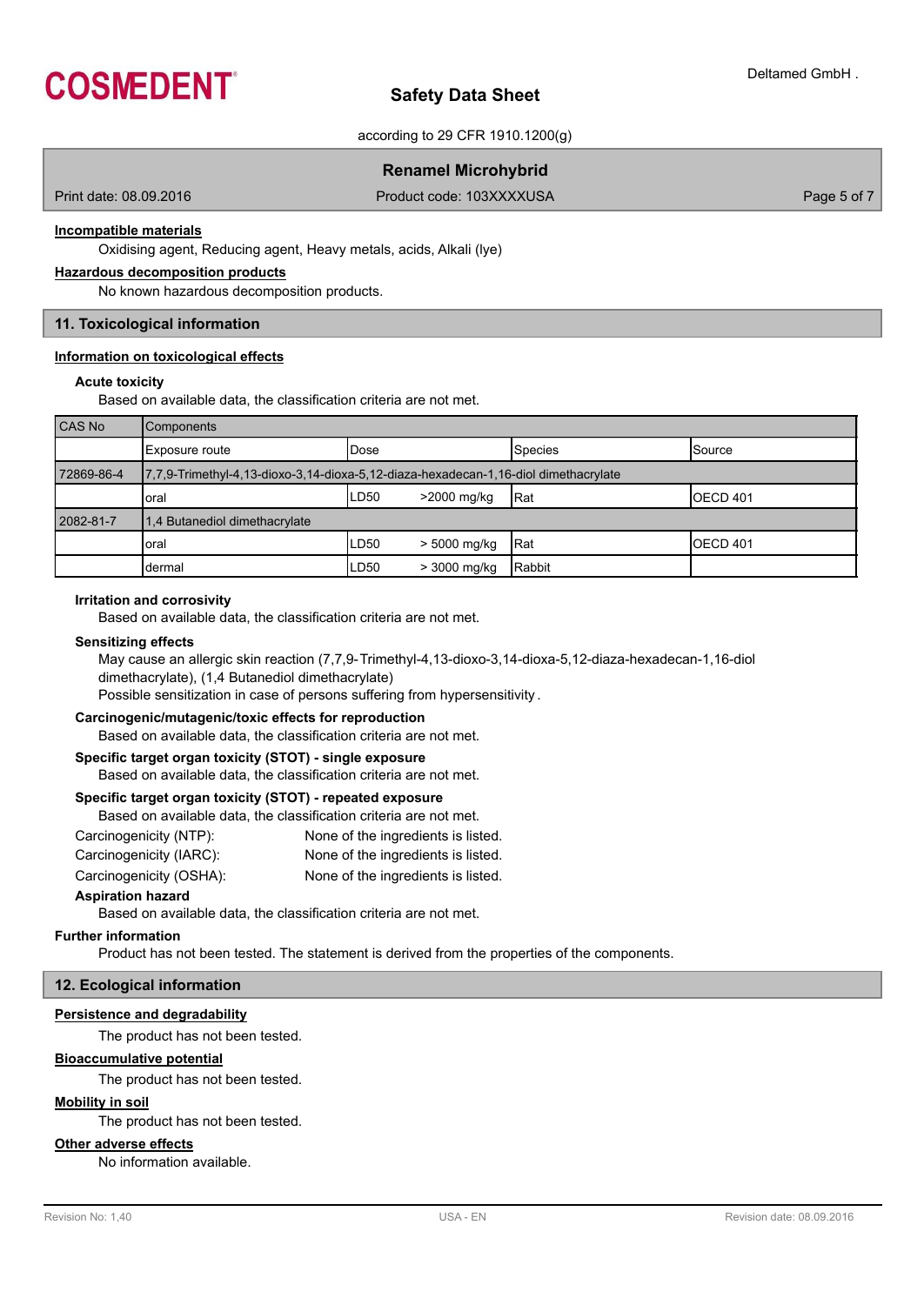

according to 29 CFR 1910.1200(g)

## **Renamel Microhybrid**

Print date: 08.09.2016 **Product code: 103XXXXUSA** Product code: 103XXXXUSA Page 6 of 7

## **Further information**

Do not allow uncontrolled discharge of product into the environment. Do not allow to enter into surface water or drains.

## **13. Disposal considerations**

## **Waste treatment methods**

#### **Advice on disposal**

Small quantities can be polymerized by light and the cured solid material can be disposed of with the regular garbage. Larger quantities must be disposed of following the regulations of the local authorities. Do not allow to enter into surface water or drains. Dispose of waste according to applicable legislation.

#### **Contaminated packaging**

This material and its container must be disposed of as hazardous waste. Handle contaminated packages in the same way as the substance itself.

#### **14. Transport information**

## **US DOT 49 CFR 172.101**

**Proper shipping name:** Not a hazardous material with respect to these transport regulations.

#### **Marine transport (IMDG)**

**Other applicable information**

No dangerous good in sense of these transport regulations.

## **Air transport (ICAO)**

## **Other applicable information**

No dangerous good in sense of these transport regulations.

#### **Special precautions for user**

No information available.

## **Transport in bulk according to Annex II of MARPOL 73/78 and the IBC Code**

not applicable

## **15. Regulatory information**

## **U.S. Regulations**

## **National Inventory TSCA**

All components of this product are included on the TSCA Chemical Inventory ore are not reqiured to be listed on the TSCA Chemical Inventory.

## **National regulatory information**

SARA Section 311/312 Hazards:

7,7,9-Trimethyl-4,13-dioxo-3,14-dioxa-5,12-diaza-hexadecan-1,16-diol dimethacrylate (72869-86-4):

Immediate (acute) health hazard

Bisphenol A Diglycidyl Methacrylate (1565-94-2): Immediate (acute) health hazard

1,4 Butanediol dimethacrylate (2082-81-7): Immediate (acute) health hazard

## **State Regulations**

## **Safe Drinking Water and Toxic Enforcement Act of 1986 (Proposition 65, State of California)**

This product contains no chemicals known to the State of California to cause cancer, birth defects or other reproductive harm.

## **16. Other information**

## **Hazardous Materials Information Label (HMIS)**

Health: 1